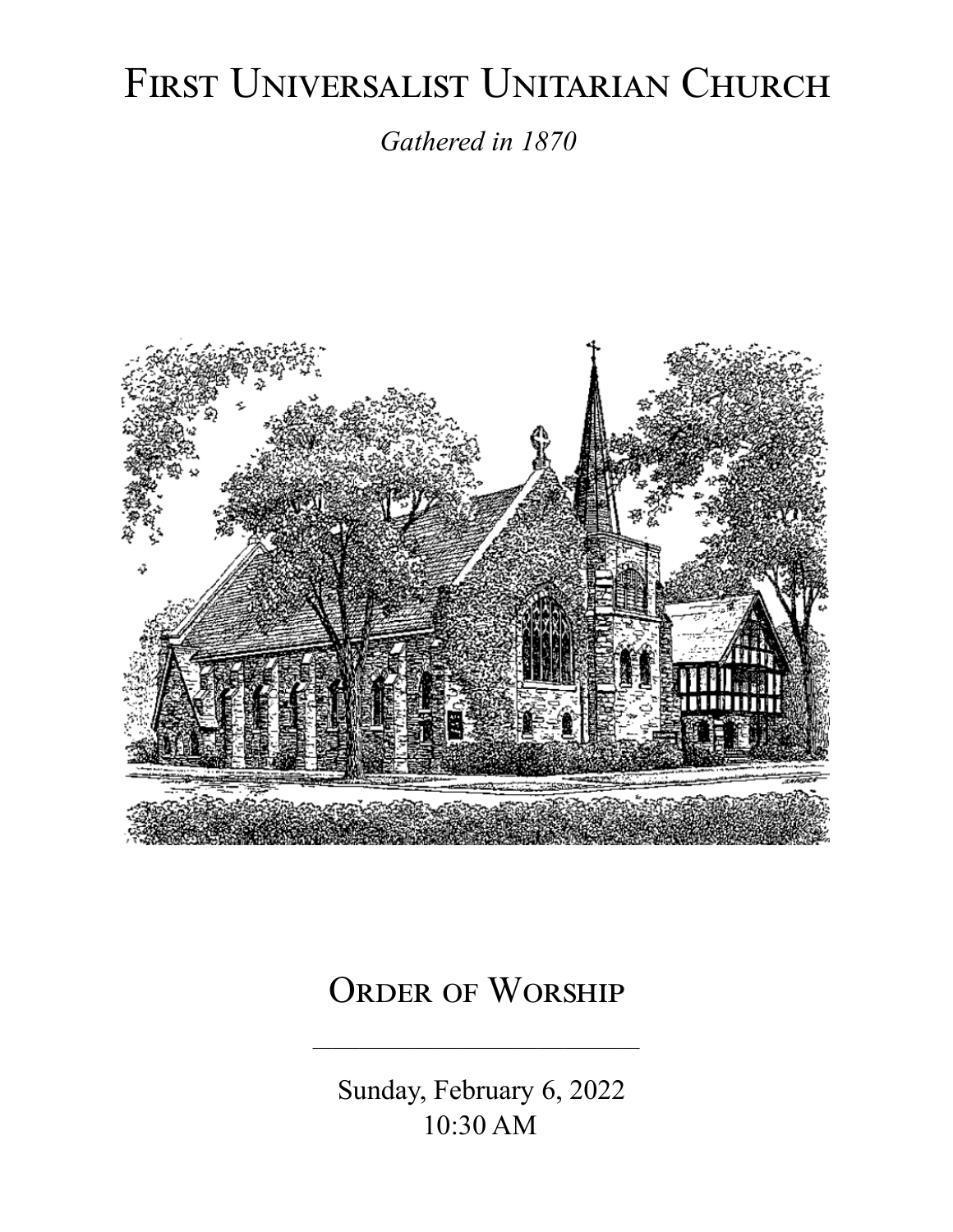# Order of Worship

#### **BELLCHIME**

#### **PRELUDE**

"Habit of Thought" *arr. Paul A. Tate*

WELCOME AND ANNOUNCEMENTS

#### LIGHTING OF THE CHALICE

**We light this chalice for the light of truth, the warmth of love, and the fire of commitment. We light this symbol of our faith as we gather together.**

\*Opening Hymn No. 86 "Blessed Spirit of My Life"

\*Affirmation

**Love is the doctrine of this church: The quest of truth is its sacrament, And service is its prayer. To dwell together in peace, To seek knowledge in freedom, To serve human need, To the end that all souls shall grow into harmony with the Divine— Thus do we covenant with each other.**

\*Doxology

**From all that dwell below the skies Let songs of hope and faith arise; Let peace, good will on earth be sung Through every land, by every tongue.**

Story for All Ages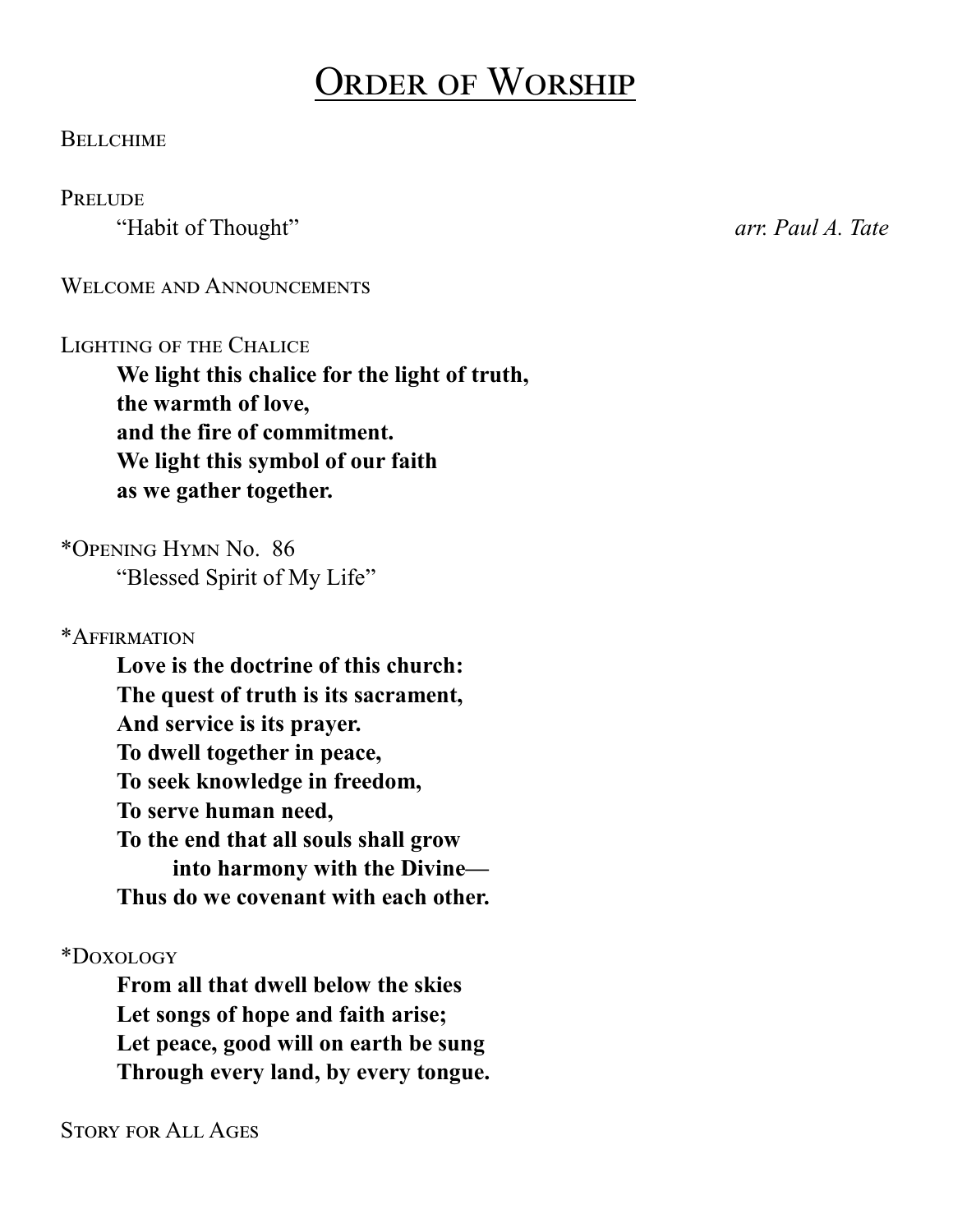| <b>CHILDREN'S SONG</b>                                                             | Juliana Nord                                  |
|------------------------------------------------------------------------------------|-----------------------------------------------|
| May peace surround you,                                                            |                                               |
| May love surround you,                                                             |                                               |
| As you go, as you go,                                                              |                                               |
| As you go on your way. (Repeat)                                                    |                                               |
| <b>OFFERTORY</b>                                                                   |                                               |
| "Menuetto, Sonata #7"                                                              | Ludwig Van Beethoven                          |
| PRAYER AND SILENT MEDITATION                                                       |                                               |
| PRAYER HYMN No. 16 (sung by the congregation, seated)<br>"Tis a Gift to be Simple" |                                               |
| <b>READING</b>                                                                     |                                               |
| "Where God Is"                                                                     | Kenny Wiley                                   |
| <b>MUSIC MEDITATION</b>                                                            |                                               |
| "Psalm 138"                                                                        | <b>Edward Eicker</b>                          |
| <b>SERMON</b>                                                                      |                                               |
| "Breaking Out of the Uncomfortable"                                                |                                               |
| CLOSING HYMN No. 100                                                               |                                               |
| "I've Got Peace Like a River"                                                      |                                               |
| <b>BENEDICTION</b>                                                                 |                                               |
| <b>POSTLUDE</b>                                                                    |                                               |
| "Mo Li Hua"                                                                        |                                               |
|                                                                                    | trad. Chinese melody, arr. Christopher Norton |